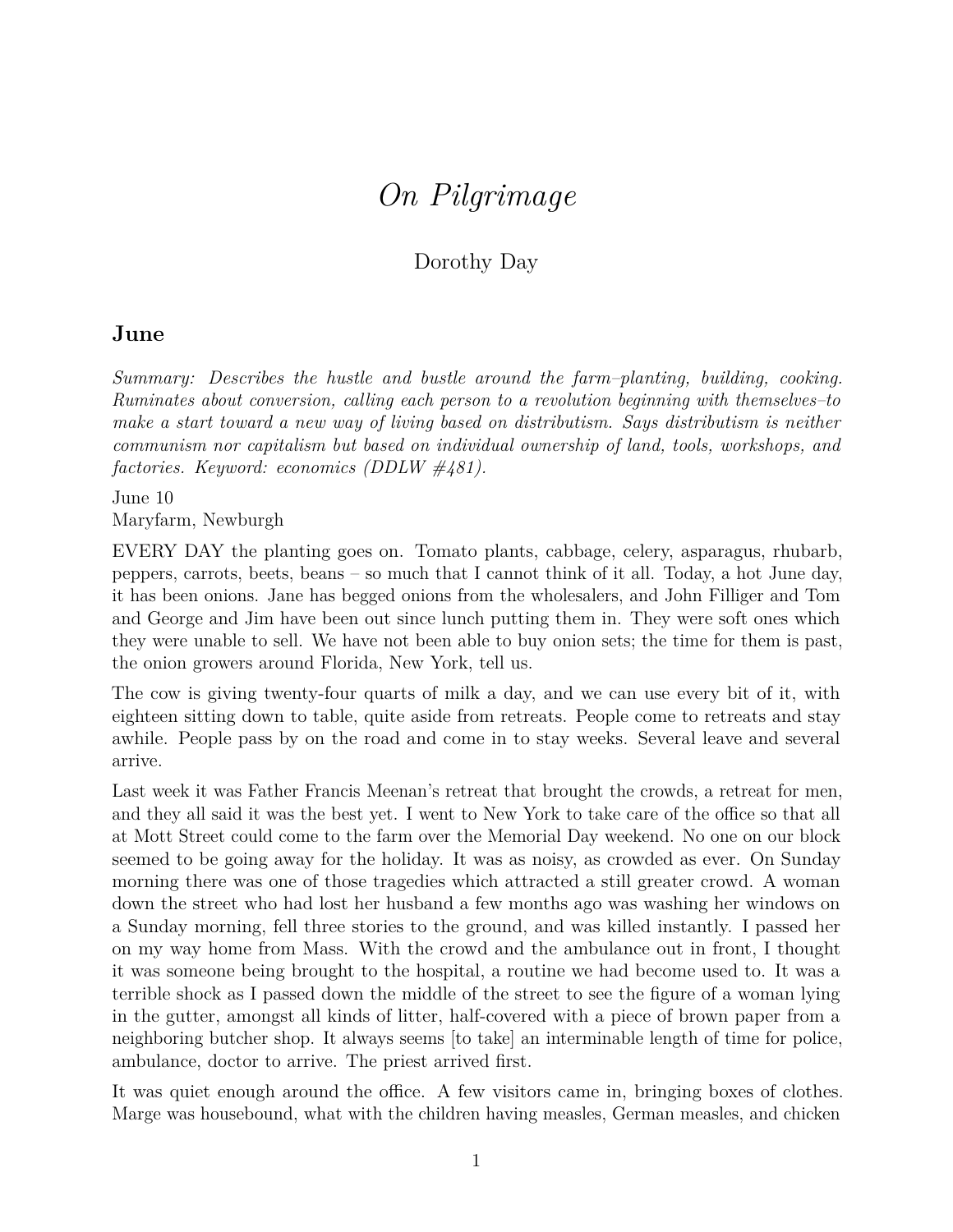pox right after each other. Women were sick in the house, and some who were not sick were disorderly.

During the last two months, Johanna and Tommy have been praying for a [new] station wagon to take children and their mothers to the farm. They had gone up in [one] to Newburgh last year, but this year the old wagon has fallen apart. So they had started to pray. Lo and behold, a friend of the farm turned over his 1932 Chevrolet to me, and after seventy-five dollars' worth of work on it, I was able to drive Bridget, Anne, and Dave back to New York in it with no mishaps. We came over the new Storm King highway, picked sweet clover on the way, [and] enjoyed the view of the river if we did not enjoy the sound we made between the echoing mountains. We sounded either like a Mack truck or an aeroplane, but I trust after we get the muffler fixed (there are a few large holes mended with tin cans), we will have a little more holy silence. I was afraid the children would feel that St. Joseph had let them down. I myself was much pleased with the car. But the children were delighted and insisted on calling it their station wagon. I had no sooner arrived boastingly in my new conveyance when Tom Sullivan informed me that another friend had given a 1924 Columbia which was in much better shape all around – upholstery, engine, tires, general appearance, etc. To think of it – a car for the farm and a car to pick up stuff around New York! Both small cars that do not use too much gas. The men in the office talk of exchanging the two for a truck, but I am dead against it. These will get us there.

When I returned to the farm last Tuesday, I brought Johanna with me to recover from her measles, German measles, and chicken pox. Since she arrived she has fallen on her nose, barked her shins, had a skirmish with the dog, made friends with the bull, and helped milk the cow. Now we learn from New York that Tommy has mumps, so she just won't go home until this awful siege is past. The only thing left is whooping cough.

As I write, suppertime approaches. Helen has gone down the road to collect some promised rhubarb, Florence is mending here on the porch where I write, Peter is reading, and Charlie is tearing around inside, concocting one of his wonderful desserts. He has been serving us tender milkweed tops which taste like asparagus, and we have also had lamb's-quarter, dock weed, and dandelion greens aplenty.

Hans Tunnesen is busy working on a new floor in the unused barn, which will be a dormitory for mothers and children. (The barnyard will be made into the bull pen for the youngsters that Tim O'Brien wrote about some years ago.) We got the lumber for two hundred and seventyfive dollars, and we haven't a cent to pay for it. Brescia, the lumber man in Montgomery, is trusting us, and we told him we would have to pay in dribs and drabs, just as we could beg it. So those of you who are interested in family retreats are invited to chip in. There are six retreats scheduled for the summer months, and there will be weekends in the fall. We have already had three retreats this spring. Of course it will be during the summer months that the families will wish to come, so we could not wait for the lumber. St. Joseph was so prompt in sending the cars, we are sure he will take care of the barn floor and staircase and chimney for us.

June 20

SOME TIME ago, Douglas Hyde, one of the editors of the *London Daily Worker,* became a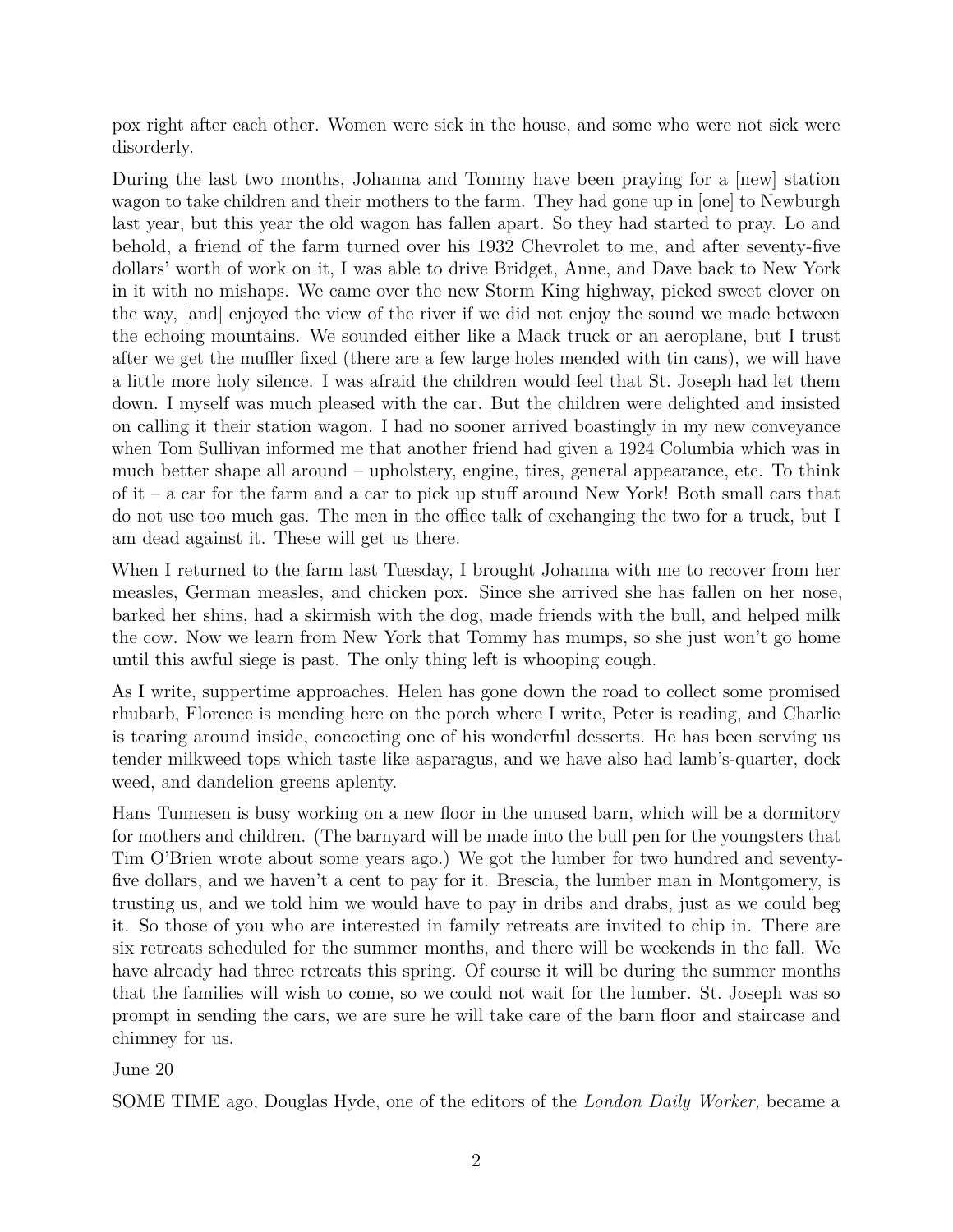Catholic. In an article in the *Catholic Herald* of England, he wrote,

In 1943, I libeled, in the course of my work on *The Daily Worker,* a Catholic paper, *The Weekly Review,* and a number of its contributors. In preparation for an anticipated court case, which in fact was never heard, I read through the paper's files for the preceding year and studied each issue as it appeared.

I had accused it of providing a platform for Fascists at a moment when Fascist bombs were raining down on Britain. I came in time to realize that not only had I libeled it in law but also in fact.

For years my cultural interests had been in the Middle Ages. My favorite music was also pre-Purcell; in architecture my interest was in Norman and Gothic; in literature my favorites were Chaucer and Langland. We had a family joke which we made each year when holidays were discussed: "Let's go on a trip to the thirteenth century."

And these were the interests of the people behind the *Weekly Review.* I came to look forward to the days when it appeared on my desk. A natural development was that I became increasingly interested in the writings of Chesterton and Belloc. . . .

A good Communist must never permit himself to think outside his Communism. I had done so, and the consequences were bound to be fatal to my Communism.

That, as it were, is the mechanics of my introduction to Catholicism.

Not long ago at a mass meeting of the workers in a Finnish factory, when the question was asked which they would prefer, Communism or capitalism, they shouted, "Neither."

It is never too late to begin. It is never too late to turn over a new leaf. In spite of the atom bomb, the jet plane, the conflict with Russia, ten just men may still save the city.

Maybe if we keep on writing and talking, there will be other conversions like Mr. Hyde's. It was reading an article that got Father Damien his helper Brother Joseph, at Molokai. It was reading that converted St. Augustine. So we will keep on writing.

And talking, too. They always said in England that the Distributists did nothing but talk. But one needs to talk to convey ideas. St. Paul talked so much and so long that in the crowded room one young lad, sitting on the windowsill, fell out of the window and was killed like a woman down the street from us, last week. Only she was not listening to the word of God but washing windows on a Sunday morning. And it was sad that there was no St. Paul to bring her to life. Her life finished there. But we are still alive, though we live in a city of ten million, and one can scarcely call it life, and the papers every day carry news of new weapons of death.

However, we are still here. We are still marrying and having children, and having to feed them and house them and clothe them. We don't want them to grow up and say, "This city is such hell that perhaps war will be preferable. This working in a laundry, a brass factory, the kitchen of a restaurant, is hell on earth. At least war will teach me new trades, which the public school system has failed to do. This coming home at night to a four-room or a two-room tenement flat and a wife and three children with whooping cough (there are usually not more than three children in the city) is also hell." And what can be done about it? We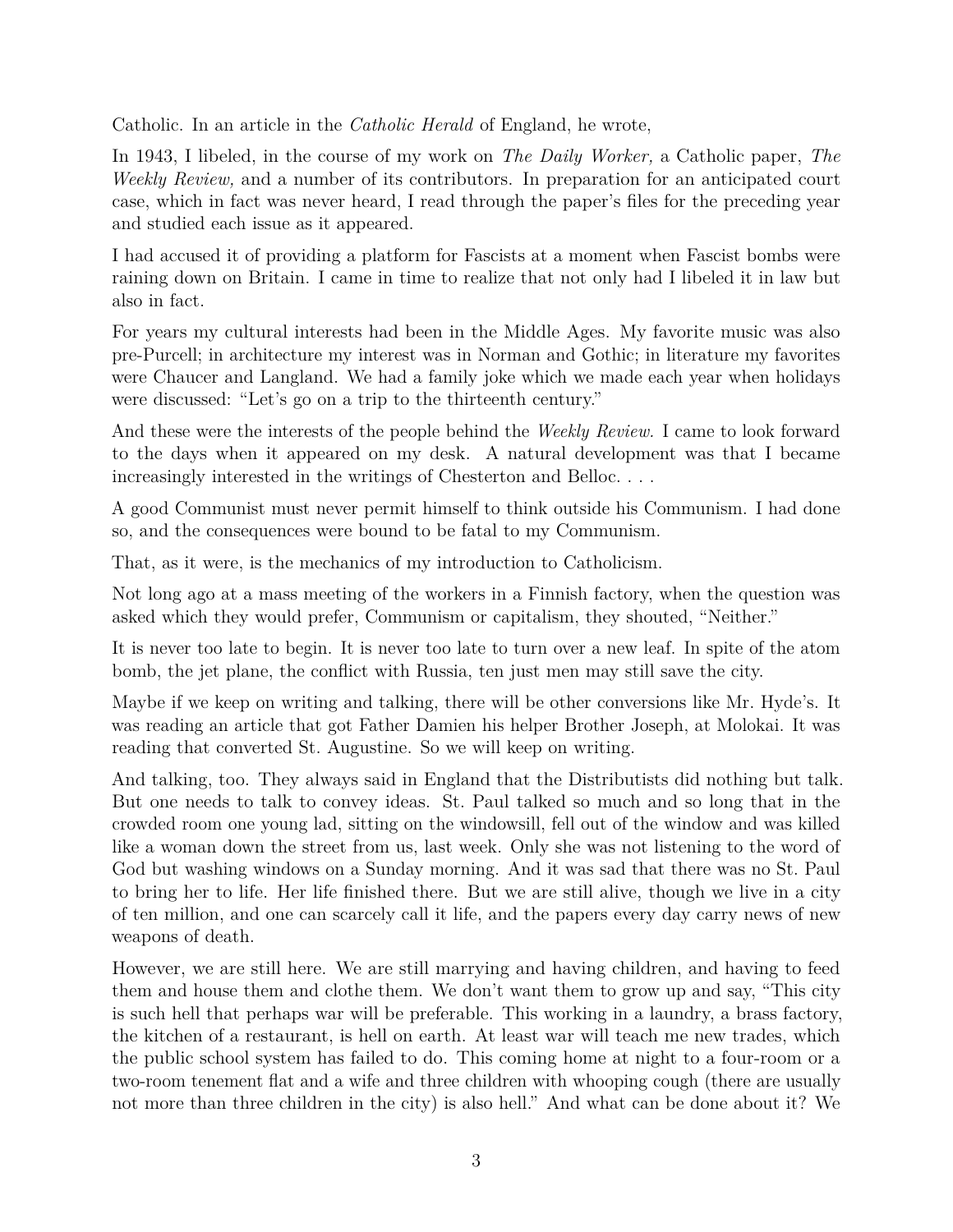are taught to suffer, to embrace the cross. On the other hand, St. Catherine said, "All the way to heaven is heaven, because He said, 'I am the Way.' " And He was a carpenter and wandered the roadsides of Palestine and lived in the fields and plucked the grain to eat on a Sunday as He wandered with His disciples.

This morning as I went to Mass my eyes stung from the fumes of the cars on Canal Street. I crossed a vacant lot, a parking lot filled with cinders and broken glass, and longed for an ailanthus tree to break the prison-gray walls and ground all around. Last night all of us from Mott Street were at a meeting at Friendship House to hear Leslie Green, Distributist, and the talk was good and stimulating so that in spite of the noise, the fumes, [and] the apathy which the city brings, I was impelled this morning to write. My son-in-law, David, has also been deluging me with pamphlets. He has one of the best libraries in the country on the subject, and deals with the books and pamphlets which discuss Distributism.

We could list perhaps fifty among our friends, and if we went through the files of our readers we could find many more who have gone to the land. These toeholds on the land have meant, however, that the young, married couples had a little stake to start with. They had, or could borrow, a bit of money to make a down payment on a farm. Their families could give them a start if it was only a few hundred dollars. (There was an ad in the *New York Times* yesterday of a farm for sale for twelve hundred dollars, three hundred down and twenty-five dollars a month.) Even with the bit of money, however, faith, vision, [and] some knowledge of farming or a craft are needed. People need to prepare themselves. Parents need to prepare their children.

On the one hand, there are already some toeholds on the land; there are those farmers already there who have the right philosophy; there is still time, since we have not as yet a socialist government or nationalization of the land. We have some government control, but not much yet. Not compared to what there may be soon.

On the other hand, there are such stories as that in the last issue of *Commonweal* about the de Giorgio strike in the long central valley of California, of fifty-eight thousand acres owned by one family, of two thousand employees, of horrible living conditions, poor wages, forced idleness, "times of repose" between crops, when machines are cared for but not men, women, and children. *The Grapes of Wrath* pattern is here, is becoming an accepted pattern. Assembly-line production in the factory and mass production on the land are part of a social order accepted by the great mass of our Catholics, priests and people [alike]. Even when they admit it is bad, they say, "What can we do?" And the result is palliatives, taking care of the wrecks of the social order, rather than changing it so that there would not be quite so many broken homes, orphaned children, delinquents, industrial accidents, so much destitution in general.

Palliatives, when what we need is a revolution, beginning now. Each one of us can help start it. It is no use talking about how bored we are with the word. Let us not be escapists but admit that it is upon us. We are going to have it imposed upon us, or we are going to make our own.

If we don't do something about it, the world may well say, "Why bring children into the world, the world being what it is?" We bring them into it and start giving them a vision of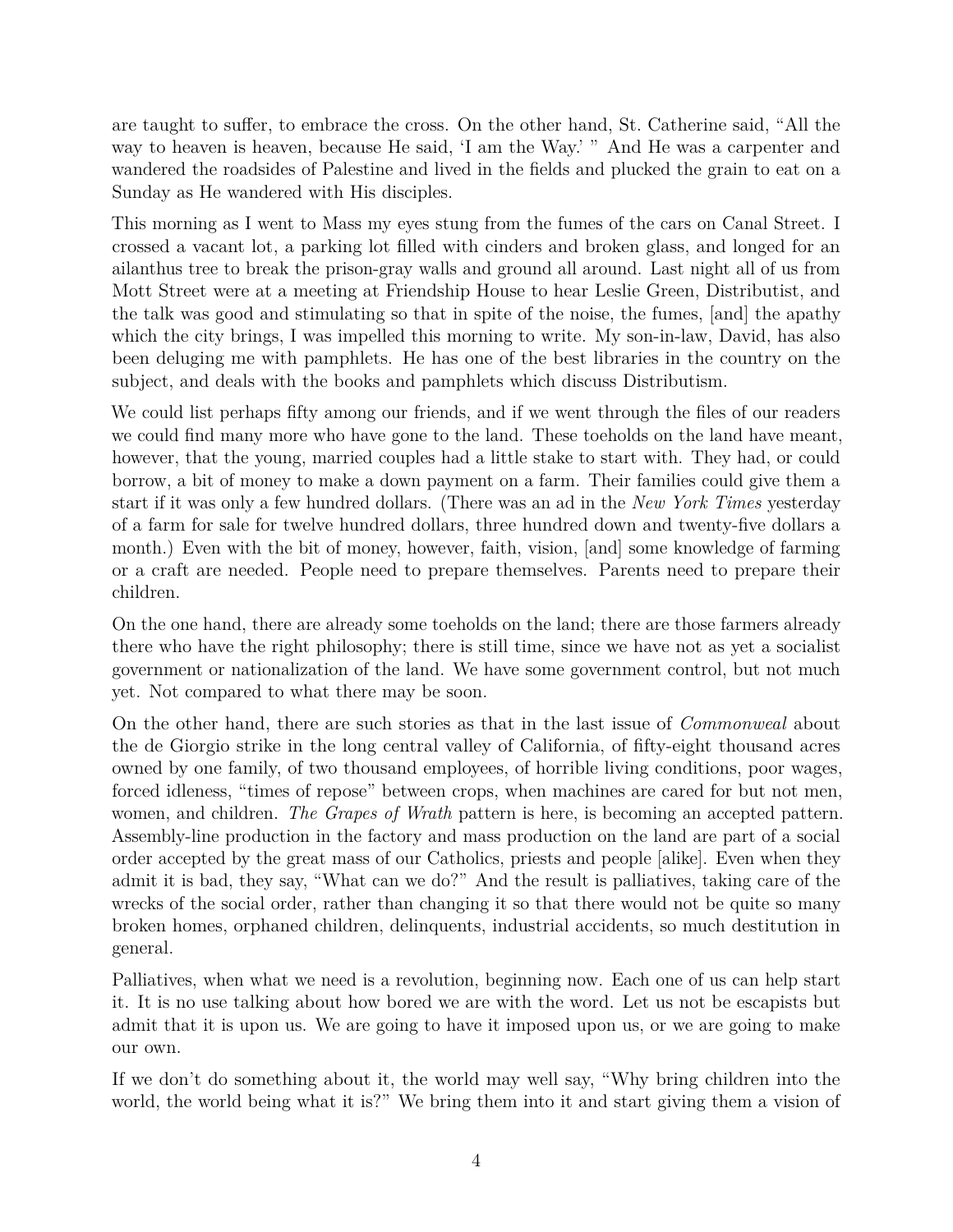an integrated life so that they too can start fighting.

This fighting for a cause is part of the zest of life. Father Damasus said once at one of our retreats that people seemed to have lost that zest for life, that appreciation of the value of life, the gift of life. It is a fundamental thing. Helene Isvolsky, in a lecture on Dostoyevsky at the Catholic Worker House last month, said that he was marked by that love for life. He had almost been shot once. He had been lined up with other prisoners and all but lost his life. From then on he had such a love for life that it glowed forth in all his writings. It is what marks the writings of Thomas Wolfe, whose writing was a Niagara.

But how can one have a zest for life under such conditions as those we live in at 115 Mott Street? How can that laundry worker down the street, working in his steamy hell of a basement all day, wake each morning to a zest for life?

In the city, very often one lives in one's writing. Writing is not an overflow of life, a result of living intensely. To live in Newburgh, on the farm, to be arranging retreats, to be making bread and butter, taking care of and feeding children there, washing and carding wool, gathering herbs and salads and flowers – all these things are so good and beautiful that one does not want to take time to write except that one has to share them, and not just the knowledge of them, but how to start to achieve them.

The whole retreat movement is to teach people to "meditate in their hearts," to start to think of these things, to make a beginning, to go out and start to love God in all the little things of every day, to so make one's life and one's children's life a sample of heaven, a beginning of heaven.

The retreats are to build up a desire, a knowledge of what to desire. "Make me desire to walk in the way of Thy commandments." Daniel was a man of "desires." Our Lord is called "the desire of the everlasting hills."

Yes, we must write of these things, of the love of God and the love of His creatures, man and beast, and plant and stone.

"You make it sound too nice," my daughter once said to me, when I was writing of life on the land, and voluntary and involuntary poverty, which means in specific instances . . . doing without water, heat, washing machines, cars, electricity, and many other things, even for a time the company of our fellows, in order to make a start.

And others have made the same accusation who are making a start on the land. And I know well what they mean. One must keep on trying to do it oneself, and one must keep on trying to help others to get these ideas respected.

At Grailville, Ohio, there is not only the big school of the Grail Apostolate, where there is electricity, modern plumbing, [and] a certain amount of machinery that makes the work go easier and gives time for studies; but there is also a sample farm, twelve acres, with no electricity, no modern plumbing, no hot water, where the washing is done outside over tubs and an open fire, and yet there, too, the life is most beautiful and a foretaste of heaven. There one can see how all things show forth the glory of God, and how "All the way to heaven is heaven."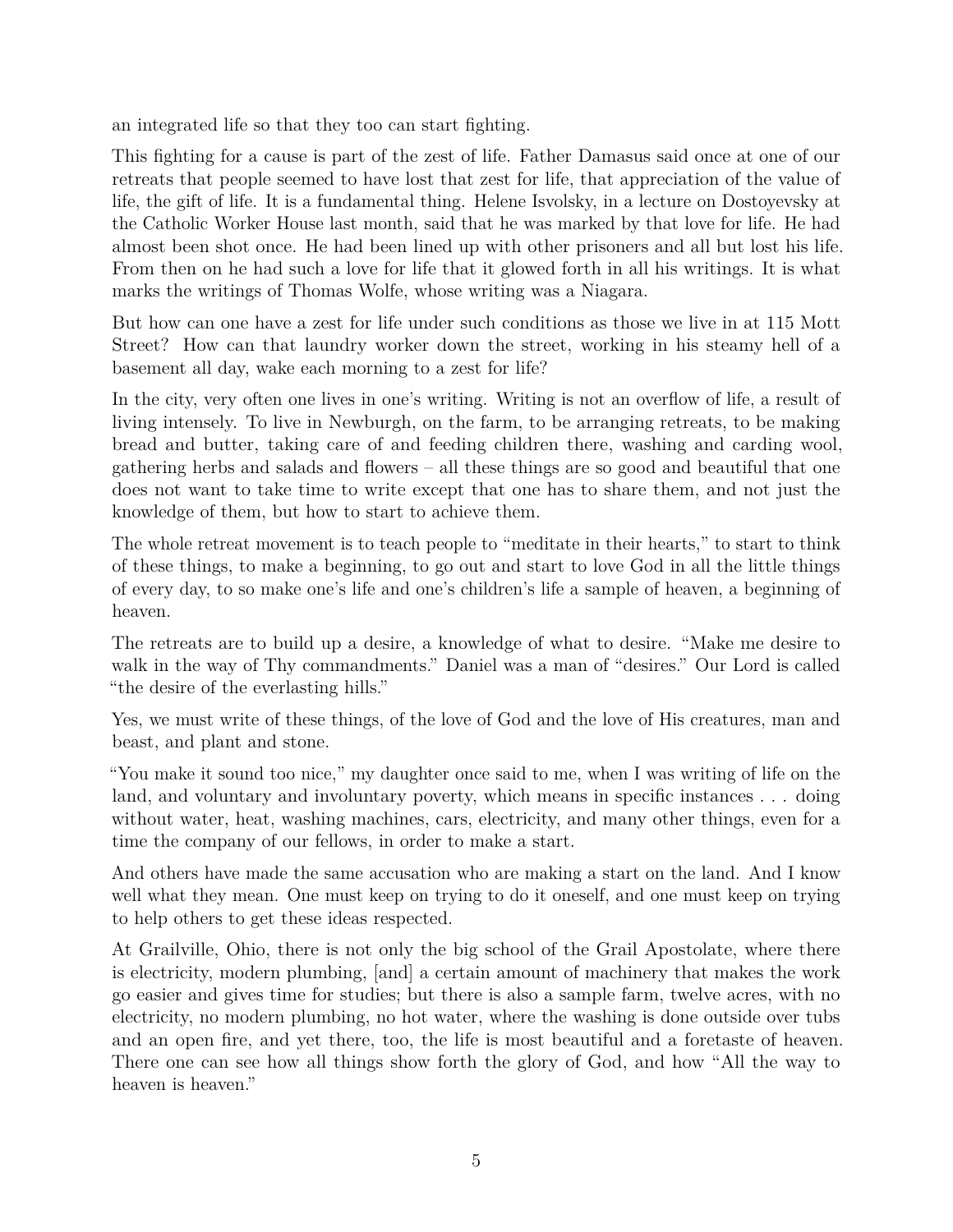Artists and writers, as I have often said, go in for voluntary poverty in order to "live their own lives and do the work they want to do." I know many a Hollywood writer who thought he was going out there to earn enough to leave to buy a little farm and settle down and do some really good writing. But the fleshpots of Egypt held him. And I knew many a Communist who had his little place in the country, private ownership too, and not just a rented place, a vacation place.

Property is proper to man. Man is born to work by the sweat of his brow, and he needs the tools, the land to work with.

The principles of Distributism have been more or less implicit in much that we have written in *The Catholic Worker* for a long time. We have advised our readers to begin with four books, Chesterton's *What's Wrong with the World?* and *The Outline of Sanity,* and Belloc's *The Servile State* and *The Restoration of Property*.

These are the books which Douglas Hyde must have read, which gave him the third point of view, neither industrial capitalist nor Communist.

In a brief pamphlet by S. Sagar, made up of a collection of articles which ran in *The Weekly Review,* Distributism is described as follows:

To live, man needs land (on which to have shelter, to cultivate food, to have a shop for his tools) and capital, which may be those tools, or seeds, or materials.

Further, he must have some arrangement about the control of these two things. Some arrangement there must obviously be, and to make such an arrangement is one of the reasons why man forms communities. Men being what they are, every society must make laws to govern the control of land and capital.

The principle from which the law can start is that *all* its subjects should exercise control of land and capital by means of direct family ownership of these things. This, of course, is the principle from which, until yesterday, our own law started. It was the theory of capitalism under which *all* were free to own, none compelled by law to labor. [Popular magazines like *Time* and the *Saturday Evening Post* are filled with illustrations of these principles, which all men admit are good, but unfortunately the stories told are not true. It is the reason why great trusts like . . . Standard Oil and General Motors have public relations men, why there is a propaganda machine for big business, to convert the public to the belief that capitalism really is based on good principles, Distributist principles, really is working out for the benefit of all, so that men have homes and farms and tools and pride in the job.] Unfortunately, in practice, under capitalism the many had not opportunity of obtaining land and capital in any useful amount and were compelled by physical necessity to labor for the fortunate few who possessed these things. But the theory was all right. Distributists want to save the theory by bringing the practice in conformity with it. . . .

Distributists want to distribute control as widely as possible by means of a direct family ownership of land and capital. This, of course, means cooperation among these personal owners and involves modifications, complexities, and compromises which will be taken up later.

The aim of Distributism is family ownership of land, workshops, stores, transport, trades,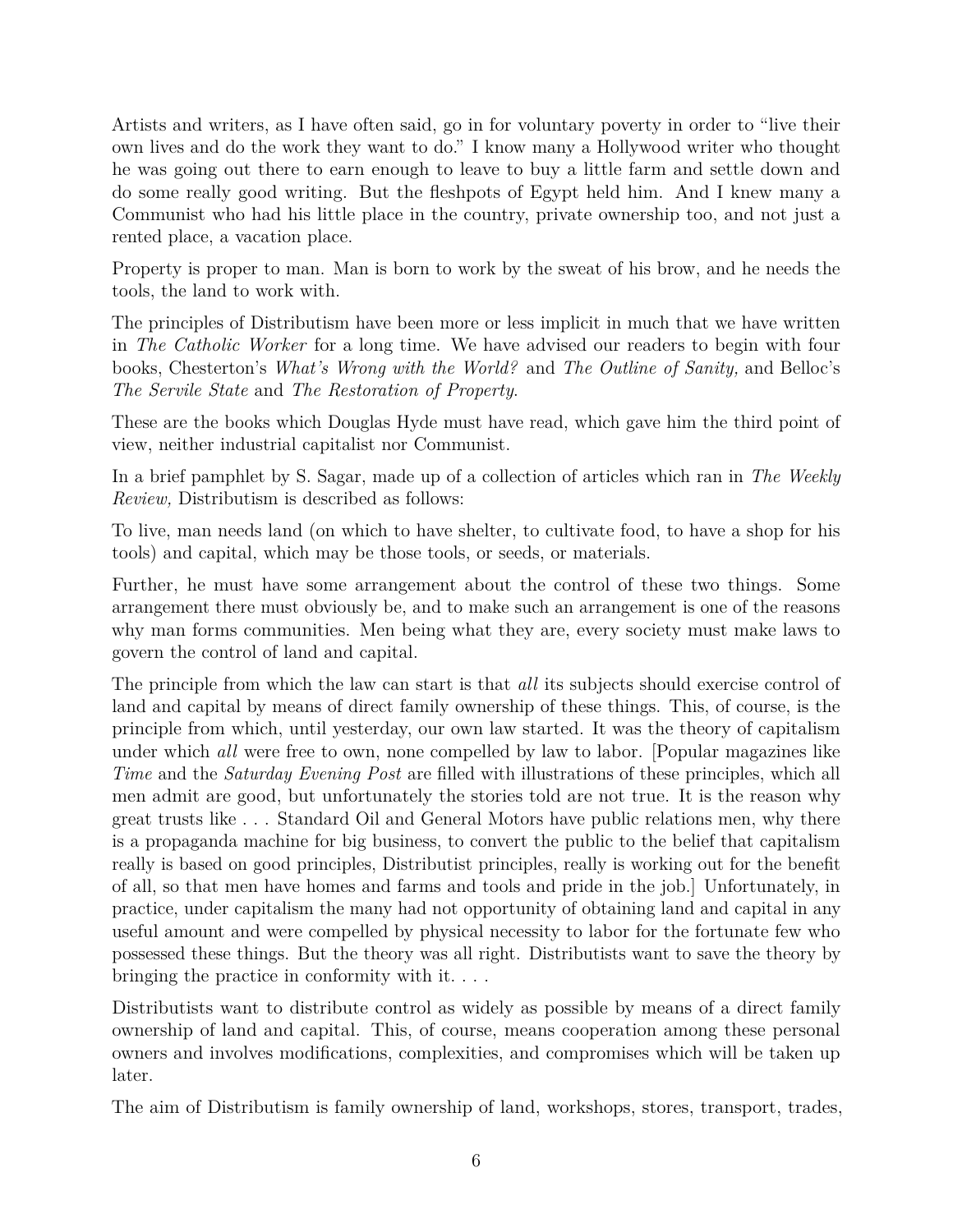professions, and so on.

Family ownership in the means of production so widely distributed as to be the mark of the economic life of the community – this is the Distributist's desire. It is also the world's desire. . . . The vast majority of men who argue against Distributism do so not on the grounds that it is undesirable but on the grounds that it is impossible. We say that it must be attempted, and we must continue to emphasize the results of not attempting it.

The Catholic Worker farm at Newburgh has ninety-six acres. We are raising hay, corn, vegetables, pigs, chickens, a cow. Every few days the dog, King, has brought in woodchucks, and some of them weigh eight pounds. He must have caught fifty this year. Down at the docks on the Hudson River the Negroes fish without a license for fish and eels. It is woodchuck season, and you can eat the woodchucks now. You skin them as you do rabbits, and roasted with sage dressing they make a good meal, and they are cleaner than chicken or hog. Right now Carmela and Florence are sitting out under the crab apple tree, stringing beans. There are peas and broccoli and Swiss chard besides lettuce for salads. It is getting easier to feed the forty or so retreatants who come every few weeks to the farm, and the twenty who are here all summer.

I tell these things to make the mouth water. In the fall we are going to put in a field of wheat, and next summer, God willing, we will have our own flour for the good whole-wheat loaves that come out of the oven every day.

For the average worker it is more and more difficult to get food. Butter, oleo, and fat are sky high. Meat costs a fortune. Food prices have gone up 133 percent and milk 85 percent. We saw these figures in a magazine recently to advertise milk as a food. How to live, how to feed a family! Most of all, how to find shelter!

We are not expecting utopia here on this earth. But God meant things to be much easier than we have made them. A man has a natural right to food, clothing, and shelter. A certain amount of goods is necessary to lead a good life. A family needs work as well as bread. Property is proper to man. We must keep repeating these things. Eternal life begins now. "All the way to heaven is heaven, because He said, 'I am the Way.' " The cross is there, of course, but "in the cross is joy of spirit." And love makes all things easy. If we are putting off the old man and putting on Christ, then we are walking in love, and love is what we all want. But it is hard to love, from the human standpoint and from the divine standpoint, in a two-room apartment. We are eminently practical, realistic.

Irene has charge of the clothes distribution at Mott Street (besides having charge of the women's house and writing for the paper and seeing visitors), and the other day a mother of eleven children, nine of them living, came in to get clothes. They are all living at the municipal lodging house on Third Street. The other afternoon when the rain had stopped, Irene and I walked down Mott Street to Bleecker where Mott Street ends, then over to the Bowery and up one block to Third Street, and there, just to the east of the Bowery, is the big building that used to be the Bowery Y.M.C.A. and which is now a municipal shelter.

I was familiar with the place because it used to have a "clean-up system" before the days of D.D.T. (which you can use like a talcum powder), and there once in a while I used to bring my old friend Mr. Breen. He was a very dignified old man, with a beautiful beard, and he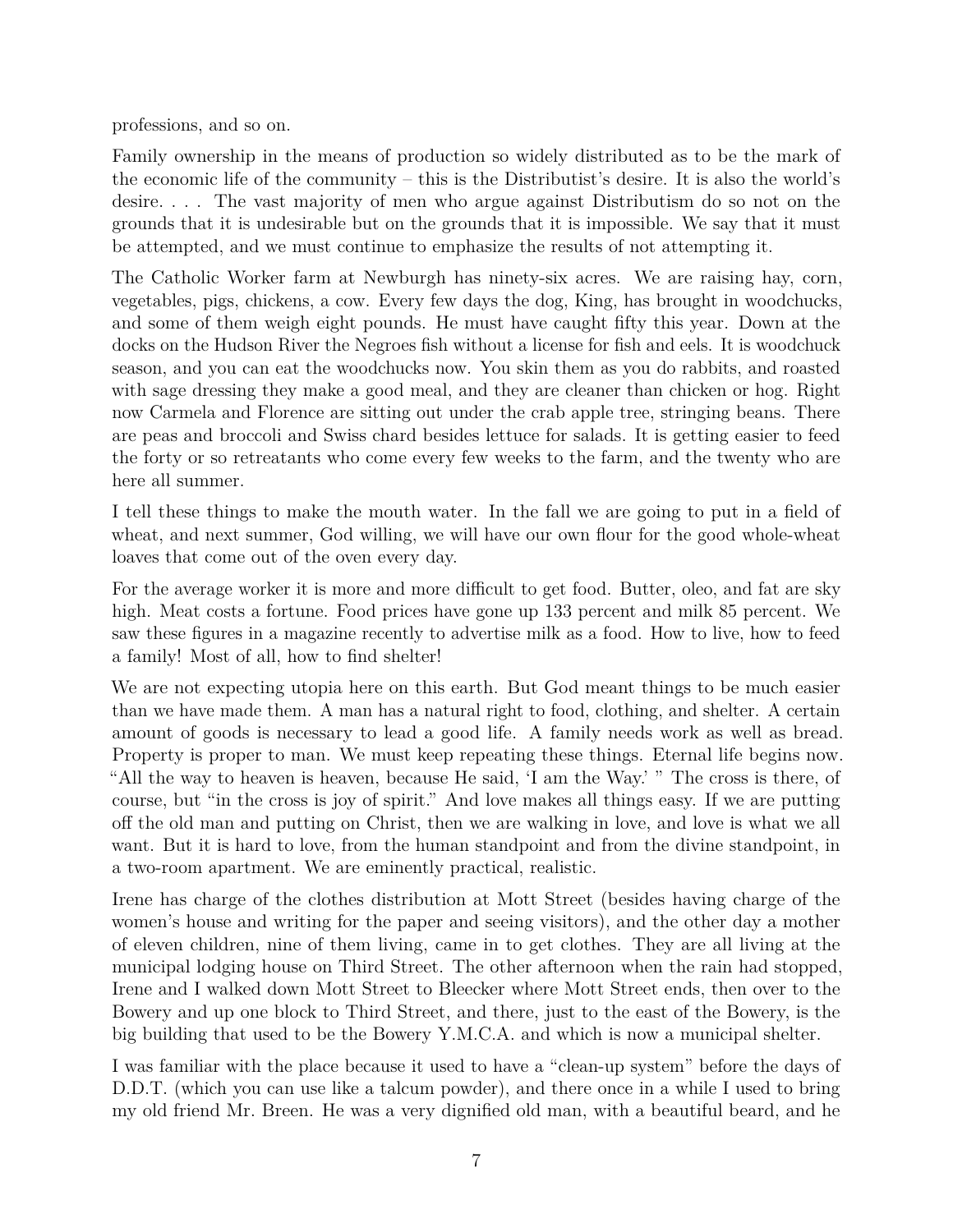walked with a cane. He looked like Chief Justice Hughes. He had worked as Sunday editor of the *Washington Post,* and he had worked for the *New York World,* written reviews for the *Commonweal,* poetry for us, and had assisted us, during his last years, in answering our large correspondence. His wife and children had died, he had fallen into bad times, and during the Depression we became his family. For a time he had slept in the world's largest bedroom, on a dock down at South Ferry, where the municipality put up about twelve hundred men every night. He used to tell us a story of one old man who evidently thought he was in a cathedral, so vast was the long, dim dock at night, and in his nightshirt, with his long sticks of legs making him look like a strange bird, he used to "make the stations" down the inner aisle between the double-decker beds, pausing at every seventh bed to pray.

Mr. Breen had many such stories of the poor. We had to take him, as I said before, to the Bowery Y for a clean-up every now and then. One could bathe at leisure, have one's clothes cleaned and pressed, and have a shave and a haircut – all for seventy-five cents. We used to go in state in a taxi cab. It was very hard to get Mr. Breen to go, and he would only go with me. As we went up to the desk and the very courteous young man behind it, Mr. Breen would look at him haughtily and say in lordly fashion, "I have come to be deloused." Then he would turn to me with a sweeping bow, thank me for my escort, and I would leave him there for the night.

Now this building is part of the municipal lodging house. On either side of the entrance hall there are beautiful rural scenes painted on the walls, a road through the woods, a country field, and around the tiled halls, children from one year old and up are playing, slipping in and out between the hordes of young and old, black and white, drunk and sober men who are also served, who also are "clients" getting their lodging for the night and several meals a day. The men were registering at the desk as we came in. They all could write their names on the ledger; they were all literate. After they registered, they were all taken upstairs to the dormitories to bed. It was five-thirty. No one was taken in after nine.

Downstairs, meals were still being served. They had soup or stew, as we could see from the windows outside, two slices of bread, and huge mugs of cocoa.

I don't know how many thousands of men are served every day, are lodged every day. What was occupying our minds was the fact that forty-five families were lodged there too, with six, eight, nine children. The mothers sat around, the fathers came in to report the result of their day's search for rooms. (And who wants families of four children even, let alone nine?) The children restlessly ran from end to end of the hall, and we tried to talk.

"Isn't there a playroom?" Yes, but the colored, the Puerto Rican, the Italian, and the "American" children fought. It was nerve-racking. There were separate bedrooms for different members of the family; it was not overcrowded. There is a doctor for the women and children. The city was doing what it could. Up at 26th Street, another branch of the municipal lodging house, there were other families and more men. What they were trying to do was bring all the men down to Third Street and get the women and children away from the Bowery and up to 26th Street, where there was a playground, a dead-end street, the river, and more light and air.

Yesterday two Irish Christian Brothers came to call and told us of Harlem, where their order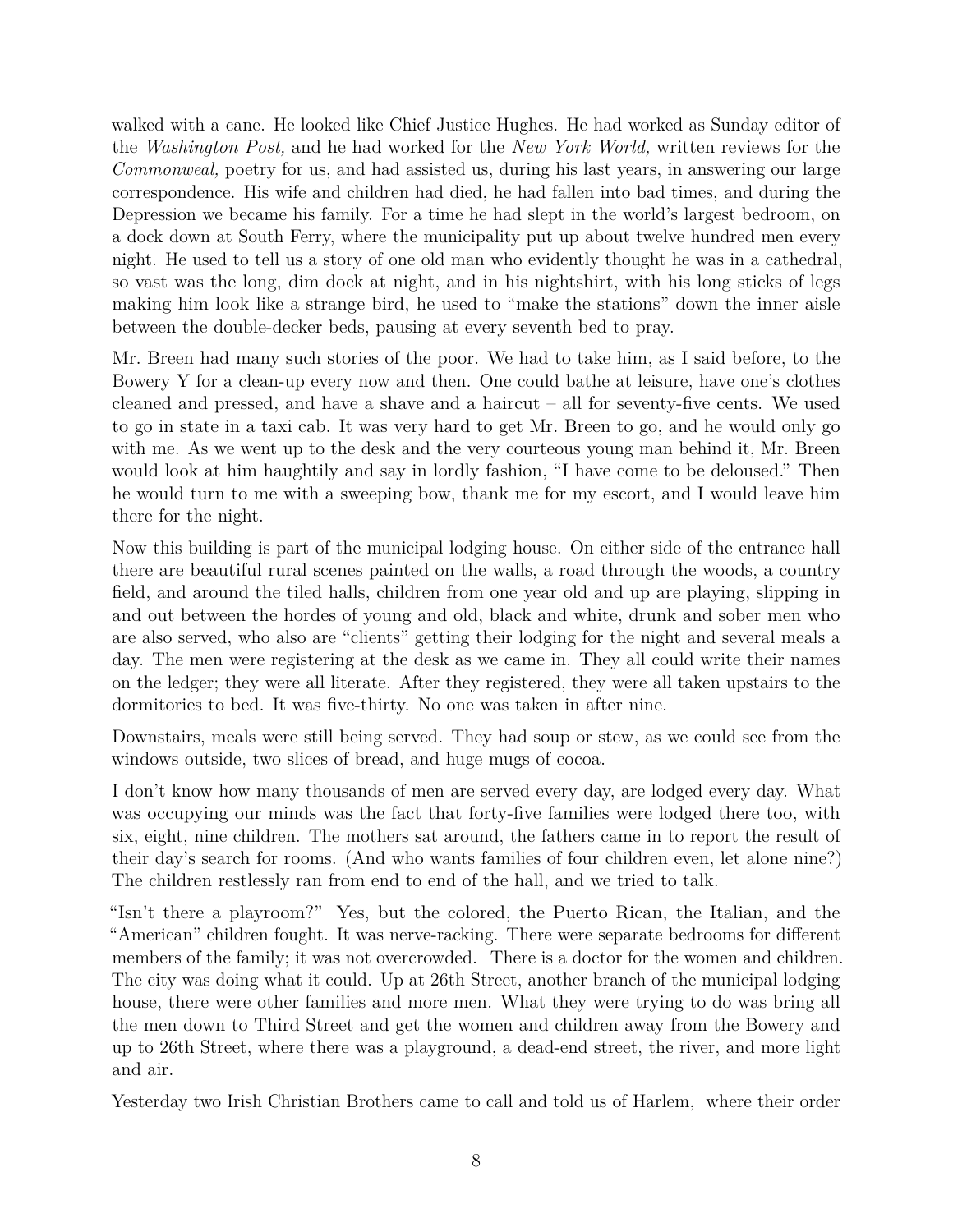had a school in what was the largest parish in the world. There were thirty thousand people in it, it was estimated. Families fleeing the hunger of Puerto Rico were living three families to an apartment. It was the most congested, most neglected section of the city. With all these thousands, the church on Sunday was only half full. It is not a leakage from the Church; it is a landslide.

We have been working on these problems at the Catholic Worker for the past fifteen years, and we can say with all sincerity that things have never been so bad as they are now, even in the worst of [the] Depression. Now men may have work, but they lack homes. There may be odd jobs, poorly paid jobs, something coming in the way of work, but the housing situation gets worse and worse. Everywhere it is the same. In every city and town the story is the same. There are no apartments; there are no houses.

Mr. O'Daniel, father of the eleven we were visiting, had had a job as janitor. In order to make their profits and avoid the penalties of rent gouging, the owners of the building he was in had transformed a twelve-apartment house into a twenty-four apartment house of two-and-a-half rooms each. The board of health got after the owner for having a large family of children in the basement, and he had let them go. No one wants to employ families; none want to rent to families.

And of course we can understand the homeowners' point of view. Once we saw a cartoon in the *Saturday Evening Post* of a mother rebuking her child. "Don't deface the wall, William. We *own* this house." In other words, what you own is taken care of. Property means responsibility. Property is proper to man.

But what a need there is to arouse the conscience! To call attention to the poor! "Are there any more poor?" This fatuous question has been asked me so often by well-meaning listeners at meetings that one must answer it. "What about the bricklayer and his huge wages? Never have wages been so high." And what do high wages mean when there is no just price? Anyway, with all the talk of high wages, most of the people around here that I know are working for thirty and thirty-five dollars a week. Also, the great white-collar class of young men and young women are getting along by living at home, profiting by the industry and thrift and better housing opportunity of their parents.

People sooner or later will have to admit that things are rapidly getting worse, not better. People said during the war that Hitler had the theory that the bigger the lie, the easier it was to get people to believe it. It seems to me we have quite a number of these big lies.

There is the lie of high wages.

There is the lie of widespread ownership.

There is the plentiful production lie.

There is the everyone-consuming-more lie.

S. Sagar says that the great danger of today is not a revolt of the proletariat but the lethargy of the proletariat. He also says that the "preliminary to any steps taken towards Distribution was the creation of the *will* to take them."

Here is one quotation from Pope Pius XII which ought to be considered a mandate along these lines: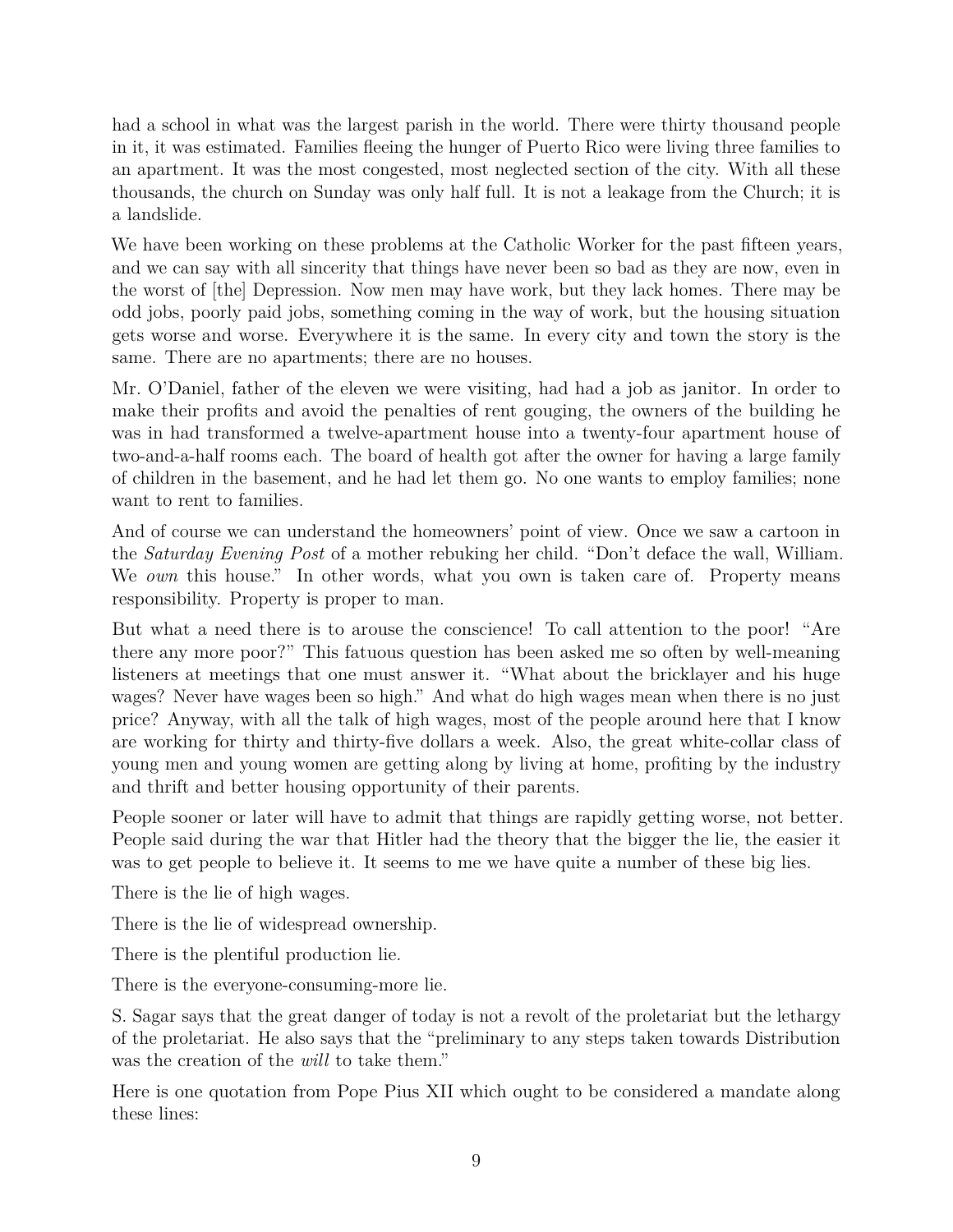We confirm what only recently we had occasion to expound. For Catholics, the only path to be followed in solving the social problem is clearly outlined in the doctrine of the Church. The blessing of God will descend on your work if you do not swerve in the slightest degree from this path. You have no need to think up specious solutions or to work with facile and empty formulas for results that prove only a delusion. What you can and ought to strive for is a more just distribution of wealth. This is and this remains a central point in Catholic social doctrine.

Joseph T. Nolan writes in Orate Fratres,

Too long has idle talk made out Distributism as something medieval and myopic, as if four modern Popes were somehow talking nonsense when they said: The law should favor widespread ownership (Leo XII); wages should enable a man to purchase land (Leo XIII and Pius XI); the family is most perfect when rooted in its own holding (Pius XII); and the tiller of the soil still represents the natural order of things willed by God (Pius XII). . . .

But in general there is so little facing of the problem of the land, or of machinery, which the Franciscan Belliot called one of the gravest and most disquieting elements in the social problem. How many Catholics, especially liturgists, share the anxiety of the present Pope at the agglomeration of huge populations in the cities "and the diminution of modern man by the domination of the machine"? Neither the nihilists nor the optimists who still dream of abundant production can fill our present need; a lot closer are the realists who are willing to rebuild an organic Christian society from the ground up, from the soil, who might escape the very real prospects of unemployment, hunger, and despair.

There are numerous steps that can be taken, outlined in *The Restoration of Property* by Hilaire Belloc. But how to create in men a *desire* to take them, a hope that they will be able to take them?

Things have gotten so desperate, Mr. Sagar says, goods have gotten so scarce, the effort to find housing has become so heartbreaking, that now at last today, after these many years, Distributism is going to be discussed.

The alternatives are not capitalism or socialism. We must take into consideration the nature of man and his needs, not just cash [for] commodities, food, and clothing, but a home, a bit of land, and the tools with which to work, part ownership in workshops and stores and factories.

Distributism does not mean that everyone must be a farmer. The Distributist thinks in terms of the village economy, and as for the size of the CITY (the city of God) which Cardinal Suhard talks of our building, that is a matter of situation. It may be five hundred, it may be five thousand, it may be fifty thousand population. The main thing to do is to *distribute* a the cities before the atom bomb does it. We are not suggesting that it be done by force but by education. If that seems too slow a method, probably depression, war, hunger, and homelessness will play their part. We only know it is not human to live in a city of ten million. It is not only not human, it is not possible. "Cities are the occasion of sin," Father Vincent McNabb said, and of course any theologian will say that we should flee the occasions of sin. Pope Pius XII pointed out that it was difficult for modern youth to live in the cities without heroic virtue. (And it was never intended that the good life should demand *heroic* virtue.)